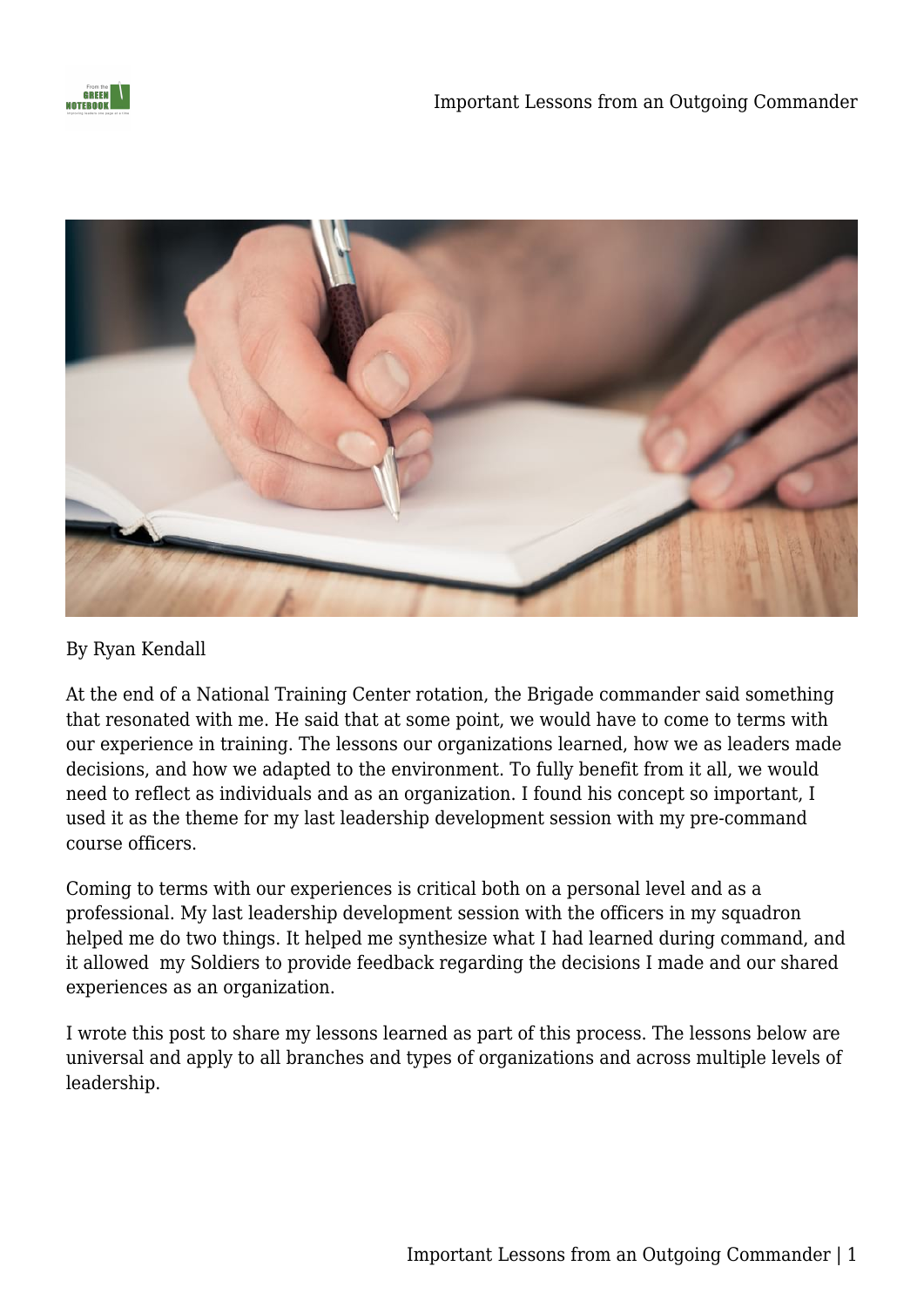

#### **Find the space and time to think**

For most of my career I have moved from one position to the next without dedicating sufficient time to deliberately think about my upcoming job. I normally would conduct my handover and then feel my way through what needed to change or what I needed to do, relying on my intuition and recollection of previous experiences. I knew being a Squadron Commander was too important of a role not to dedicate considerable time and thought to every aspect of the position.

Throughout my time in command, not only did I benefit from having taken the time to think, more importantly, my Soldiers benefited from it. Command is an all consuming experience. Absent a clear idea of how you want to command and what you want your organization to be, you, as a leader, will lack the foundational principles to guide you. Your previous experiences will serve you well, but they will not be enough. Taking the time to think before you have the responsibility of command will undoubtedly make you a better leader.

## **Vision, culture, and climate**

The idea of developing a unit vision is nothing new. The Command and General Staff College School for Command Preparation includes a block of instruction for developing a vision as part of its pre-command course. There are many definitions of a vision statement in leadership literature. For simplicity, I define a vision statement as a clear description of what your organization strives to be. As a guide, you should be able to say it in less than ten seconds and it should use words with clearly understood meanings.

Of all the things I did in command, I believe this was the most important. Our vision statement was a powerful tool for me as a commander and our subordinates. Its power came from the fact that I did not own it; rather it was our team's idea. The development of a vision statement as a shared experience empowers your leaders to help you shape and grow your unit.

Define your culture and climate with your leaders. This process ensures your leaders understand your intent and that your Soldiers understand what you expect. Similar to the vision statement, use clear, concise language so that any leader in your organization can communicate it to someone else.

How to develop a vision statement and define your culture and climate is a larger topic that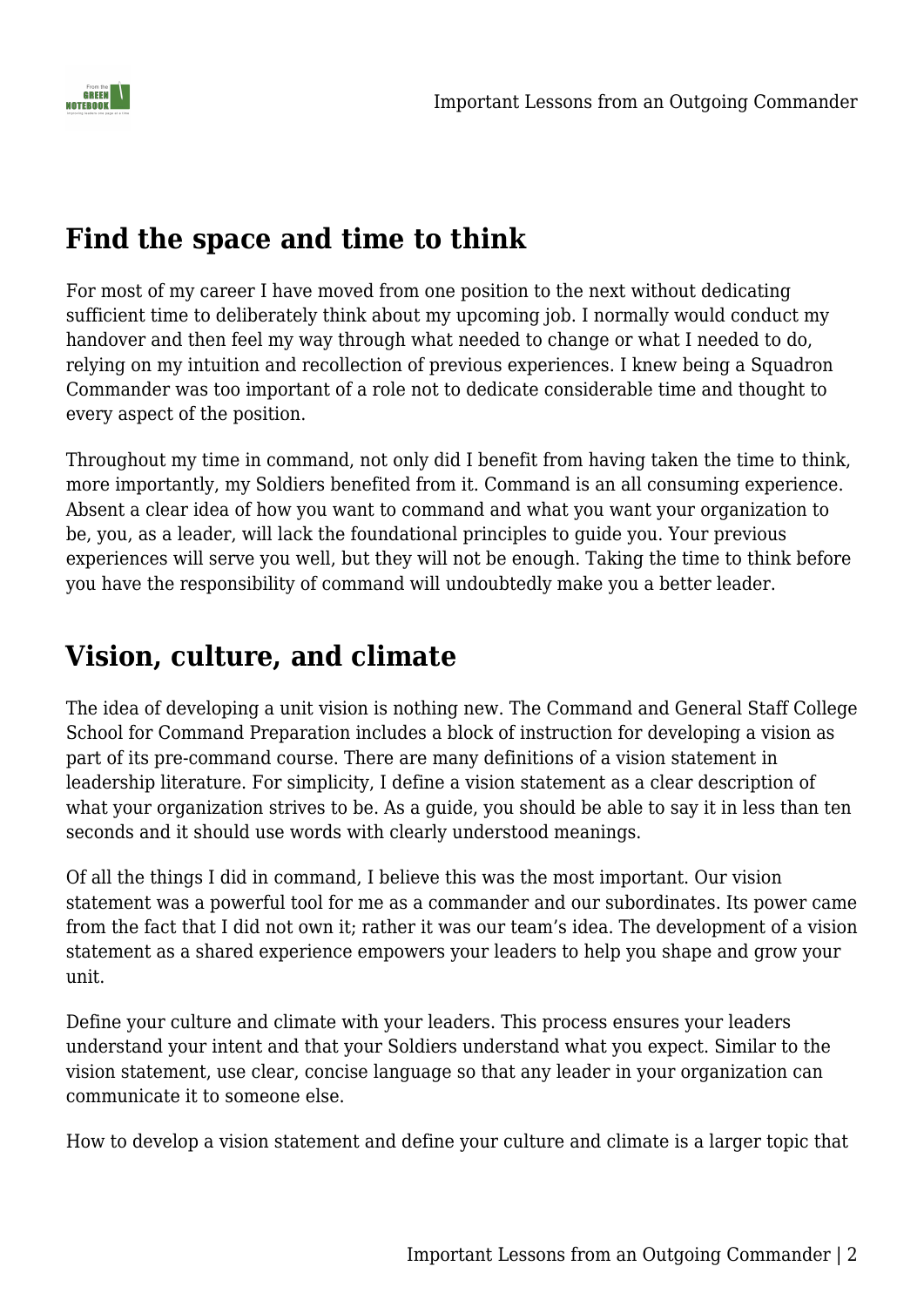

I will discuss in a separate post.

#### **Energy**

How you navigate the everyday demands of being a commander will dictate how successful you are at growing your organization and having a positive command experience. The Army has many different ways to describe this phenomenon: maintaining balance, juggling multiple balls in the air, riding the wave. Rather than subscribe to any of these, I find it more useful to think in terms of energy.

The demands on a commander are many. You will find these demands regularly consume you. Where is the best place for me to be? When do I need to provide guidance? What are the immediate priorities for our organization? Is my good idea too much to take on? Am I present at home enough? How is my family doing? Over the course of your command, these will ebb and flow depending on the situation.

All of these require energy, both from you and your organization. Energy is a finite resource; similar to the demands of the environment it ebbs and flows over time. As a leader you need to understand your energy level. How much energy do I have, and where do I need to spend it? Only you know how much energy you have, and how much you can provide at any given time. You have to dedicate energy towards the previously stated demands, but as much as possible you should make the decision of how much and when. This requires you to constantly update your energy running estimate, both what you have and what you need to give.

The same is true for your leaders and your organization. You have to be in tune with the health of your leaders and the organization. How much energy do they/does it have? By taking on this initiative, what are we not going to be able to do? Over the course of command, you will learn how much energy is required for certain things and you will learn how quickly it all adds up. If you think in terms of energy, you will be more judicious with it, and most importantly you will spend it as much as possible on your terms.

I found this helpful for establishing priorities and for setting expectations with myself. Additionally, it helped me find the right time for those things that I wanted to do, no matter what category (personal, professional) they fell into.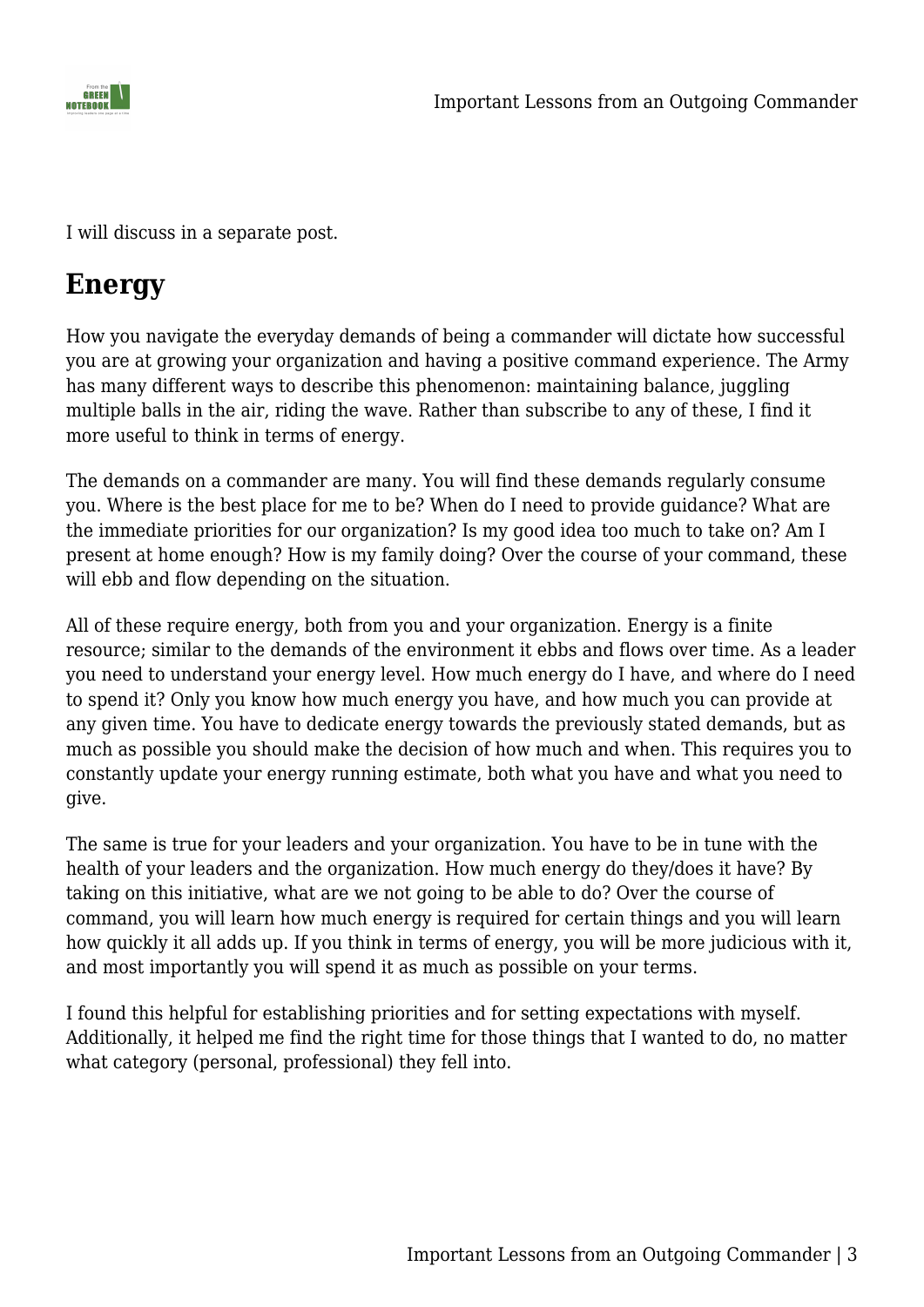

# **Do something original**

The Army is a demanding place to work; it is harder when leaders do not identify those times when you can do something original. Especially in garrison, there are so many requirements and so many demands, it can make it hard to be creative as an organization. Many times it will feel easier to submit to the demands of the day-to-day. However, you will be missing an opportunity to provide your Soldiers with an experience that makes them want to be on your team, something that leaves a lasting impression and helps your organization develop a personality.

Original ideas do not always start with the commander. However, the commander will make the decision to expend energy to accomplish something that is not required. You will not be able to do everything that you thought of to make your organization unique, but you can choose one or two things that you are confident are going to be worth the energy.

## **Train your subordinates to talk and think in terms of risk**

As a leader, every decision you make is going to involve some assessment of risk. If you are the only one thinking in these terms, your organization will be slow to adapt. Your subordinates will not use terms or think in ways that help you make the required decisions to move your organization forward. Therefore your organization will not be able to operate at the speed demanded by today's operational environment.

Training your subordinates in risk based decision making requires you to establish the terms of reference first. Terms that proved useful for us: risk to force, risk to mission, risk to inaction. In our Division, these became terms common to the entire chain of command. Rather than hold them at my level, I used them with leaders in our Squadron. This technique helped me make decisions, and when required, helped subordinate leaders effectively communicate challenges to senior leaders.

# **It's not up and out or down and in, it's side to side**

If you are as fortunate as I was to have a chain of command that encourages teamwork, you must exploit it. This climate is for the betterment of not only your organization, but the Army as a whole. The operational problems you will face as a commander cannot be solved by any one entity. This rings true inside your own organization and with you as an